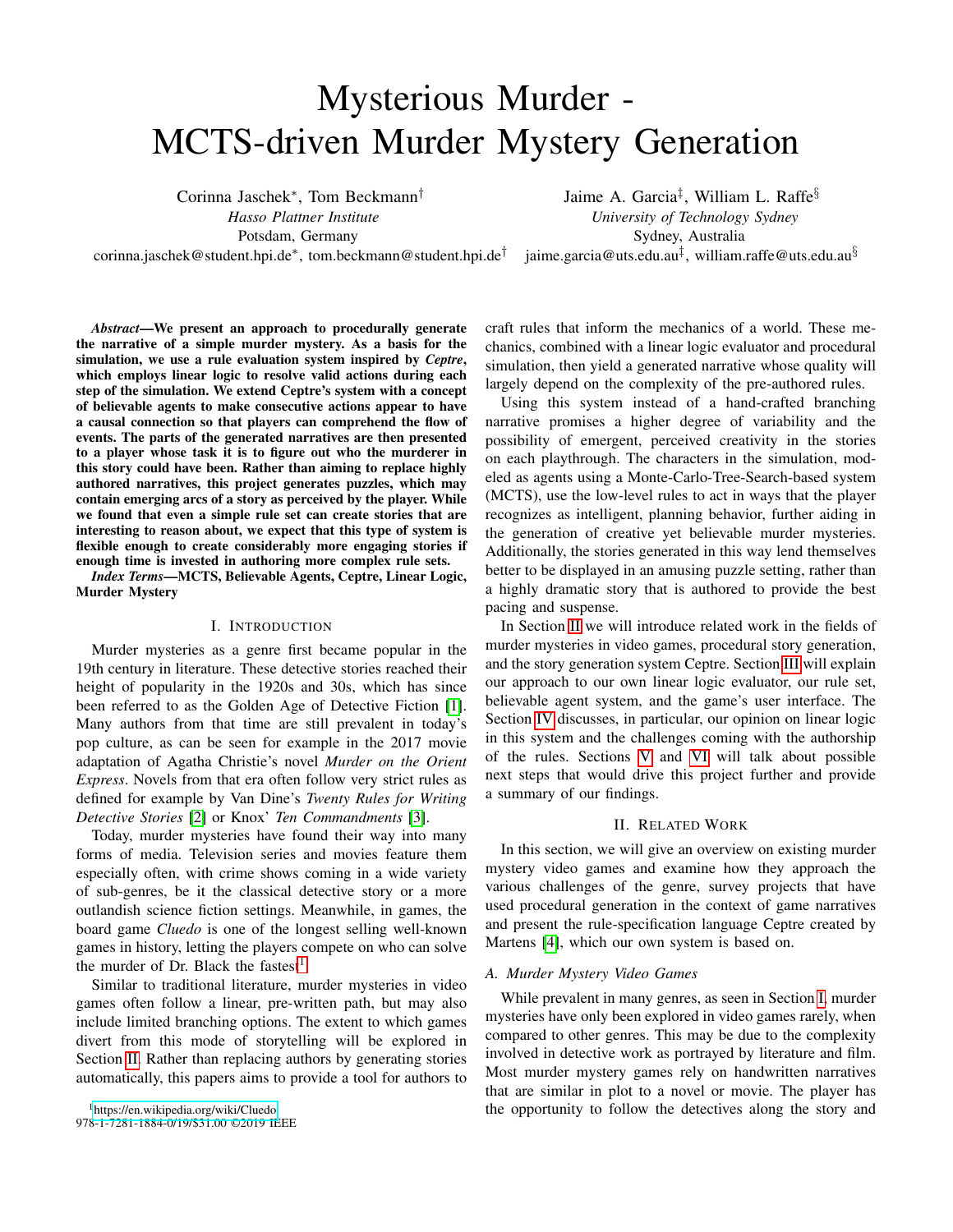gather evidence, interview suspects, or follow leads. In some cases, they may also expose lies and find holes in presented testimonies. However, most games do not allow the players to make connections between the evidence and testimonies and let them come to their own conclusions. With most steps represented as multiple choice questions, the players just have to pick the correct choice or guess until they get it right [\[5\]](#page-7-5).

This method is employed in games like *LA Noire* (Team Bondi, 2011), where falsely accusing suspects will make them offer less information to the player, but will never have gamechanging consequences. This ensures that players will always be able to complete the game; they will always be led to reach the next scripted story point in the branching or linear narrative, even if they took wrong decisions before.

While this is a valid choice, it has been noted that the resulting game may be less compelling. When the answers are all given within the game, the player cannot become fully immersed in playing the clever detective [\[6\]](#page-7-6). However, when players are left on their own to collect all evidence, it can lead to games like *Murder on the Mississippi* (Activision, 1986), which becomes unsolvable if players miss a piece of information early on in the game [\[7\]](#page-7-7).

To make sure no clues can be missed while still allowing for more interaction than simple multiple choice options, games often feature in-game notebooks or a collection of relevant items and notes. For example in the game *Discworld Noir* (Perfect Entertainment, 1999) or *Contradiction: Spot the Liar!* (Baggy Cat Ltd, 2015). These written down clues often spoil the puzzles they represent as they need to feature the important aspect of the clue in order to be useful at all.

Some games have attempted to remove this step by letting players take their own notes and offering other option to receive more information, such as the in-game search engine in *Wadjet Eye Games, 2006* or the telephone book in *Sherlock Holmes: Consulting Detective* (ICOM Simulations, 1991), which, only when used correctly, open up potential new options for interaction. While this may increase the challenge and subsequent feeling of reward, it may still convey a feeling of just following in someone else's footsteps. The game *Her Story* (Sam Barlow, 2015) is an example of a different way of approaching this problem. The murder mystery game does not involve any sort of confrontation of the suspects. In fact, there is no in-game way of determining if you have come to the right conclusion at all. Players simply gather information by searching a police database until they are satisfied with their understanding of the events. We predict that reaching the correct solutions in this manner tends to be more satisfying to players, as it is a testament to their skills.

Yet, no matter to which of these categories a game belongs, it has a relatively low replay value, as once the murderer is known, the main motivation for playing the game ceases to exist. *ClueGen* [\[8\]](#page-7-8) attempts to rectify this by using procedural generation on the plots of murder mysteries. A number of possible motives and histories are used to create a multitude of narratives. The addition of possible red herrings or lying non-player characters enhances the complexity even further.

Even with a relatively small set of predefined options, the resulting mysteries were sufficiently interesting to players. The players recognized complex, underlying intentions, and structures, even in cases where these were not intended by the author of the rules informing the procedural generation program.

#### *B. Procedural Narrative Generation*

For the game PromWeek, McCoy et al. [\[9\]](#page-7-9), [\[10\]](#page-7-10) created a "model for socially-oriented gameplay" named *Comme il Faut*. The model draws from a corpus of social norms that inform the decisions of non-player characters each turn of the game. It then generates animations to visualize to players how characters react to their decisions. To reach this point, PromWeek required extensive manual authoring to embed social biases and conventions in a formalized rule system.

A similar demonstration of an engaging, fully realized social game is Façade [\[11\]](#page-7-11). Here, as well, it took the authors considerable effort to create the necessary rules. Instead of leaning heavily on exclusively generated content, Facade chose to define story events that may happen at any time if its preconditions are fulfilled, dynamically influencing the story and shaping it as much as possible based on the player's interaction with the game.

Rowe et al. [\[12\]](#page-7-12) demonstrate the use of reinforcement learning to adjust stories. A narrative planning system was trained by having a large number of students play an educative storybased game and fill out surveys on their experience. Different branching story options were selected for different players. This allowed an automated analysis of the story variants that were particularly well received and had the highest impact on the education of the players.

*Ceptre*[2](#page-1-0) , which is used as the basis for the work presented in this paper, is a "rule specification language" for interactive narratives or simulations [\[4\]](#page-7-4). Its intention is to allow rapid prototyping by providing a language specific to this domain. It uses linear logic as the foundation for the interpretation. Linear logic is a formal logic that extends the classical logic used in mathematics. The classical logic concerns itself only with "stable truths". These can, however, not always be applied directly to real-life situations, as they lack causality [\[13\]](#page-7-13). While in classical logic all conditions stay the same after an evaluation, in reality, the conditions may be modified. For example, trading money for an object removes the possibility of spending this money again and changes the truths "I have money" to "I have this object". Linear logic focuses on its formulas as resources, rather than truths [\[14\]](#page-7-14). New resources may be added to the simulation's state or removed in the course of rule evaluations.

Ceptre allows a game designer to specify terms, rules, and predicates as well as an initial configuration S. The initial configuration S consists of a set of predicates that represent the collection of truths at this point, such as "I have money". The execution of a Ceptre simulation consists of a series of

<span id="page-1-0"></span><sup>2</sup>https://github.com/chrisamaphone/interactive-lp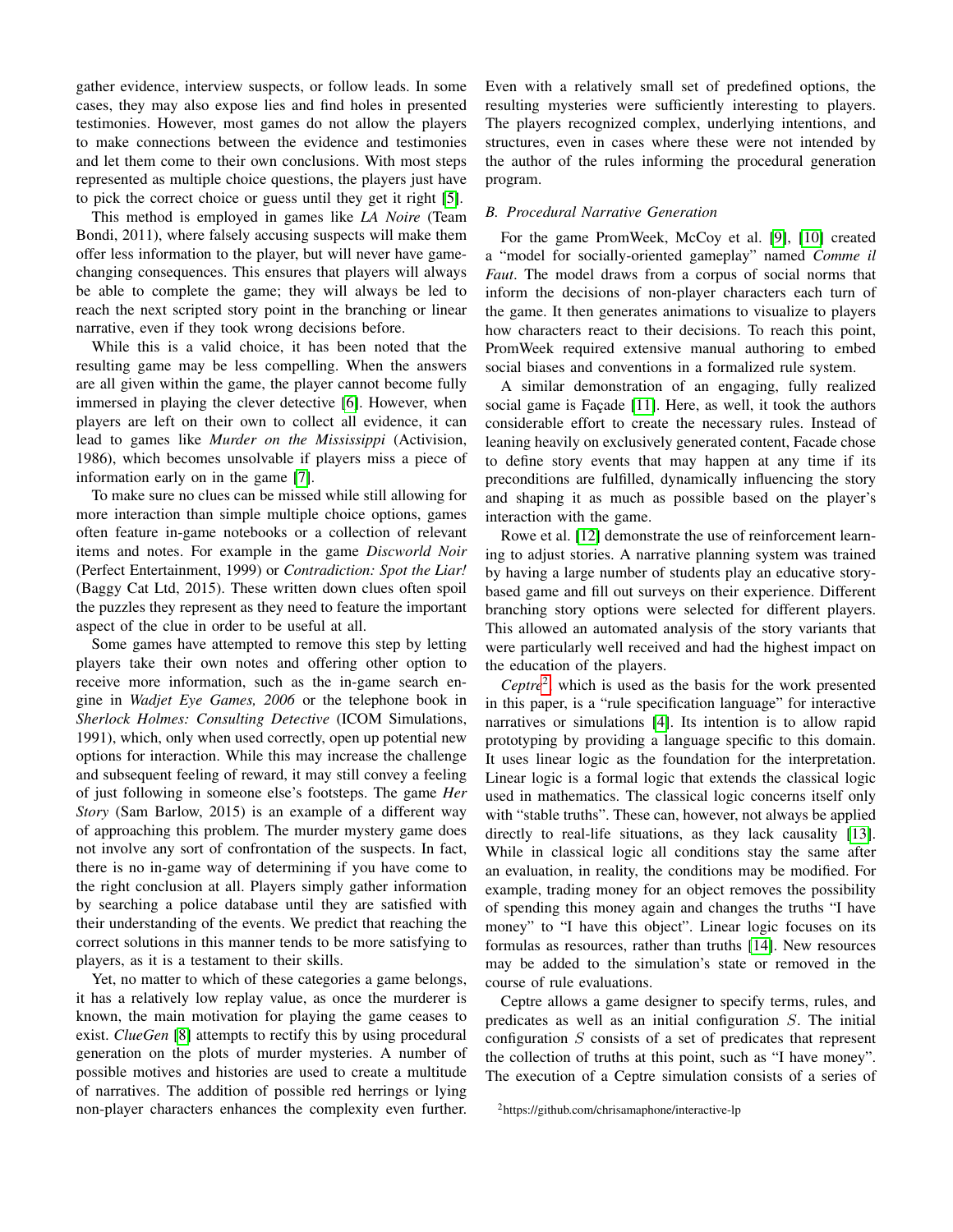

<span id="page-2-1"></span>Fig. 1. Up top the four involved actors can be seen, with the murder victim crossed off in red. Players may now select characters and choose to ask them questions, either about their own feelings and possessions or about their relationship to other characters. Players may also choose to accuse a character, which will end the game and reveal whether their solution was the correct one. In this case, we asked James for his current mood and he answered twice with "sadness" and once with "joy", which may lead the player to make conclusions on this actor's motivations.

repeated steps. During each step, it will first be determined which rules can be applied to the current state. A rule may have a set of preconditions, which is the resources that will be consumed from the state if that rule is applied, and a set of resulting resources. This corresponds to the possible actions an agent could take or in which a simulation may evolve.

A valid rule can either be chosen interactively by a player or randomly assigned. The chosen rule will then be applied to the state, creating a new instance of state  $S'$ , on which the simulation step is then repeated until some terminal condition is reached, for example, when no more rules are available.

## III. APPROACH

<span id="page-2-0"></span>In this section, we describe our system for procedural generating compelling narratives in a bespoke murder mystery game. This includes an overview of the gameplay, our approach to a linear logic evaluator and how stories were generated to ensure that actors made choices that appear coherent, and finally the user interface we built to allow players to interact with the system.

The game revolves around murder mysteries that are generated in a simulation. In this simulation, multiple artificial actors get to take various actions, most of which involve an interaction with another actor. The actions are structured in a way that eventually a murder will happen, at which point the simulation stops. Players are then presented with the involved actors and who the victim was. Using the interface shown in [1,](#page-2-1) the player can then attempt to solve the murder by questioning the actors about their relationships and ask for testimonies of the circumstances leading up to the murder.

To generate the murder mystery simulations, our system<sup>[3](#page-2-2)</sup>



<span id="page-2-3"></span>Fig. 2. The communication between the three core elements of our system. When tasked with deciding on an character's next move, the MCTS component continuously creates copies of the simulation state to explore which sequence of actions provides the given character with the highest reward, until a maximum number of steps has been taken.

uses Ceptre [\[4\]](#page-7-4) as a basis. Ceptre is a system to formulate and run interactive narratives or simulations. We extend Ceptre's core concept with non-deterministic outcomes and a reward system for actions to drive artificial agents. Our simulation is neither driven by a human player or random choices, which are the two options Ceptre offers. Instead, we implement MCTS agents that drive the story by evaluating the possible options to maximize their reward. Figure [2](#page-2-3) illustrates how Ceptre, the MCTS system and the agents communicate.

## <span id="page-2-5"></span>*A. Linear Logic Evaluator*

Our approach on story generation is based on the approach used by the Ceptre story generation engine. This engine comes with a linear logic evaluator that takes rules that describe the transformation of resources to model the development of a story. The Ceptre engine is written in the Standard Meta Language and compiled via MLton<sup>[4](#page-2-4)</sup>, though to make predicting the outcome of the simulation multiple steps ahead feasible in terms of performance, we re-implemented Ceptre's engine in Python. Early in the project, we used too many constraints, modeled as resources, for Ceptre to handle. Execution speed would quickly deteriorate, especially as the simulation dragged on. As a consequence, we implemented our own reduced version of Ceptre, containing only the aspects that we were making use of. This meant that we dropped features like Ceptre's stages and its advanced type system with support for inheritance. The type system, which allowed for elegant rules like "has Character gun" for the predicate "has character object" and the subtype "gun" of "object", made the evaluation considerably more complex as each type instance would increase the possible permutations of each rule making use of it. For our simpler use case, we were able to avoid

<span id="page-2-4"></span><sup>4</sup><http://mlton.org/>

<span id="page-2-2"></span><sup>&</sup>lt;sup>3</sup><https://github.com/corinnaj/mysterious-murder> Latest commit at time of writing: a2db58cefeae59b43818b35f44eb5f4c75974896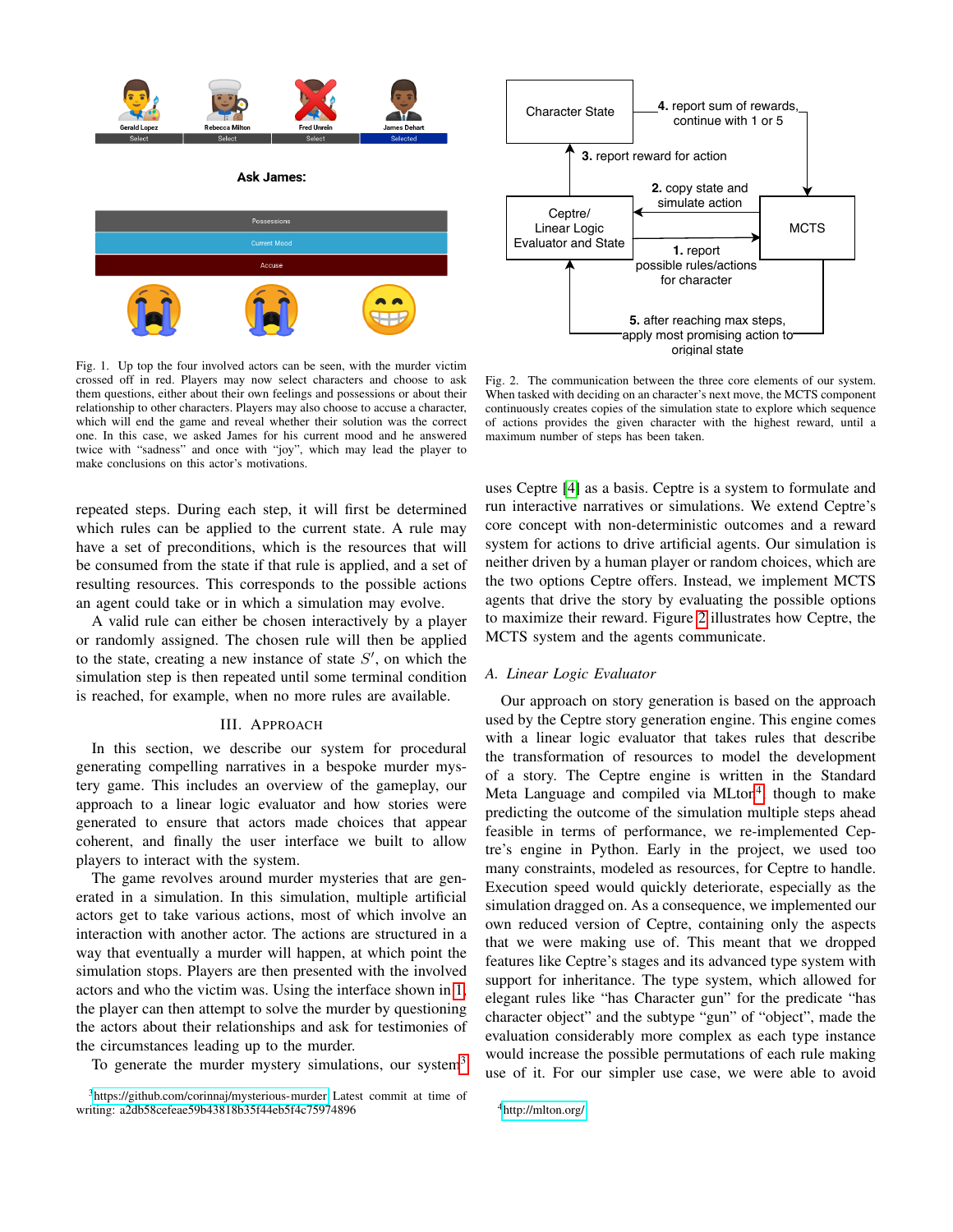using types other than our actors by using rules of the form "has gun Character".

Our linear logic evaluator takes a set of actors, a set of rules and a set of predicate instances that form the initial state of the simulation. Predicates have a name and an ordered list of placeholders that can be taken up by any actors. A predicate instance is a predicate of which all placeholders have been configured with concrete actors. Rules consist of a lefthand side and a right-hand side, both containing predicates. The predicate's placeholders are numbered consistently so that advanced rules that refer to the same actors across the predicates of a rule are possible. To this extent, our evaluator forms a strict subset of that of Ceptre.

We extended this system by introducing non-determinism. This means that the right-hand side of a rule may list multiple sets of predicates that are possible outcomes of activating this rule, together with a probability of each outcome occurring. For example, proposing marriage to another actor has a 90 percent chance of succeeding, while a rejection is less likely with a corresponding 10 percent chance. Prior to this, we had two rules for each possible outcome, for example, one for stealing from another actor successfully and another for getting caught in the act. This worked fine while randomly selecting rules, but as soon as we started using intelligent agents to select rules, the agents quickly learned that picking the rule where they get caught was not a good choice, rather than attempting to balance the potential risk-reward of a rule.

To further guide the agent in its decisions, we added a system of rewards to each rule. For each outcome of a rule, the agent could receive a reward or a penalty in different categories. As categories, we chose *social*, *sanity* and *fulfillment*, loosely based on the top three layers of Maslow's hierarchy of needs *belongingness and love*, *self-esteem and respect* and *self-actualization* [\[15\]](#page-7-15). As an example, the rule *steal\_debt*, in which one actor steals from another in order to pay off their debts, results in a positive reward of 120 in fulfillment, while also entailing a negative reward of -10 on their sanity. These categories of rewards proved to be general enough so that each rule we developed could have a value that felt intuitive associated with it.

Lastly, to make the events more readable to players, we added a built-in templating system that used knowledge embedded in the system to formulate the rules as natural sentences. This allowed the formulation of templates such as:

```
Shocked that [0: his |her] [2: husband |wife]was cheating, \{0\} murdered [2:his \,]lover \{1\}.
```
where the each {i} will be replaced with the name of the i-th actor in the rule and each  $[i:ab]$  will be replaced by a or b depending on if i-th actor is male or female.

#### *B. A Murder Mystery Rule Set*

As a basis for the rules, we chose to introduce resources that model the current relationships between characters and general tendencies in their character to act in certain ways. We adapted the *Big Five Personality Traits* [\[16\]](#page-7-16), giving each character a balance of three resources for each opposing pair of traits. For example, a character might receive two *cautious* resources and one *curious* resource, or three *confident* resources and no *insecure* resources. This allowed authoring rules that require a certain tendency towards one of the extremes of each trait pair. To model the relationships between characters, we used *Plutchik's Wheel of Emotion* [\[17\]](#page-7-17). Again, we have opposing pairs that are not necessarily exclusive in our system. Spending time with another actor may yield *trusting* resources between the two, while fighting might yield *anger* resources. A *making up* rule would then allow removing *anger* resources. To model more extreme characters, we introduced a system similar to alignments as found in some role-playing games. We were inspired by the simple separation into *Good*, *Neutral* and *Evil* as found in *Dungeons and Dragons*[5](#page-3-0) . Actors may follow one alignment which will enable them to pick certain options more easily than other characters.

In the next step, we generate relationships and attributes relevant to our domain of murder mystery. This includes whether a character is rich ("has money Character"), their current relationship to other characters using the wheel of emotion, or whether the characters are either related or lovers or married.

Our rule authoring system is conceptually identical to that used in Ceptre. We, however, directly compose Python objects. This has the disadvantage of having to adhere to Python's syntax rather than being able to define a domain specific language, but the advantage that we can define functions that group often used sets of predicates, enable domainspecific consistency checks or toggle groups of rules with "if"-conditions. All of this would have also been possible in Ceptre, but would have required introducing new syntactical elements in the Ceptre language, while we effectively work on a meta-language level at all times.

Most of the rules pose a dramatic conflict between characters that generate resources like anger or suspicion. Typically, there is a countering rule that resolves some of this conflict by removing these resources again. The system is, however, biased towards escalating the conflict quickly, to ensure that stories do not get out of hand and become too complex to understand for a player. All rules require a motivation as the player would otherwise not have a means to follow the flow of events. For example, fighting with another character requires the preexistence of "anger" between the two. Making up would require characters to have developed two "anger" between each other beforehand, while there also exists a resource of "trust" between the two. Further, almost all rules have global preconditions, such as characters being alive or dead or not currently being married when proposing to another character. These preconditions are modeled in the same way that any other resources are. We did, however, observe that we started thinking about these conditions differently and created macros to help us keep track of this kind of state.

<span id="page-3-0"></span><sup>5</sup>http://dnd.wizards.com/articles/features/systems-reference-document-srd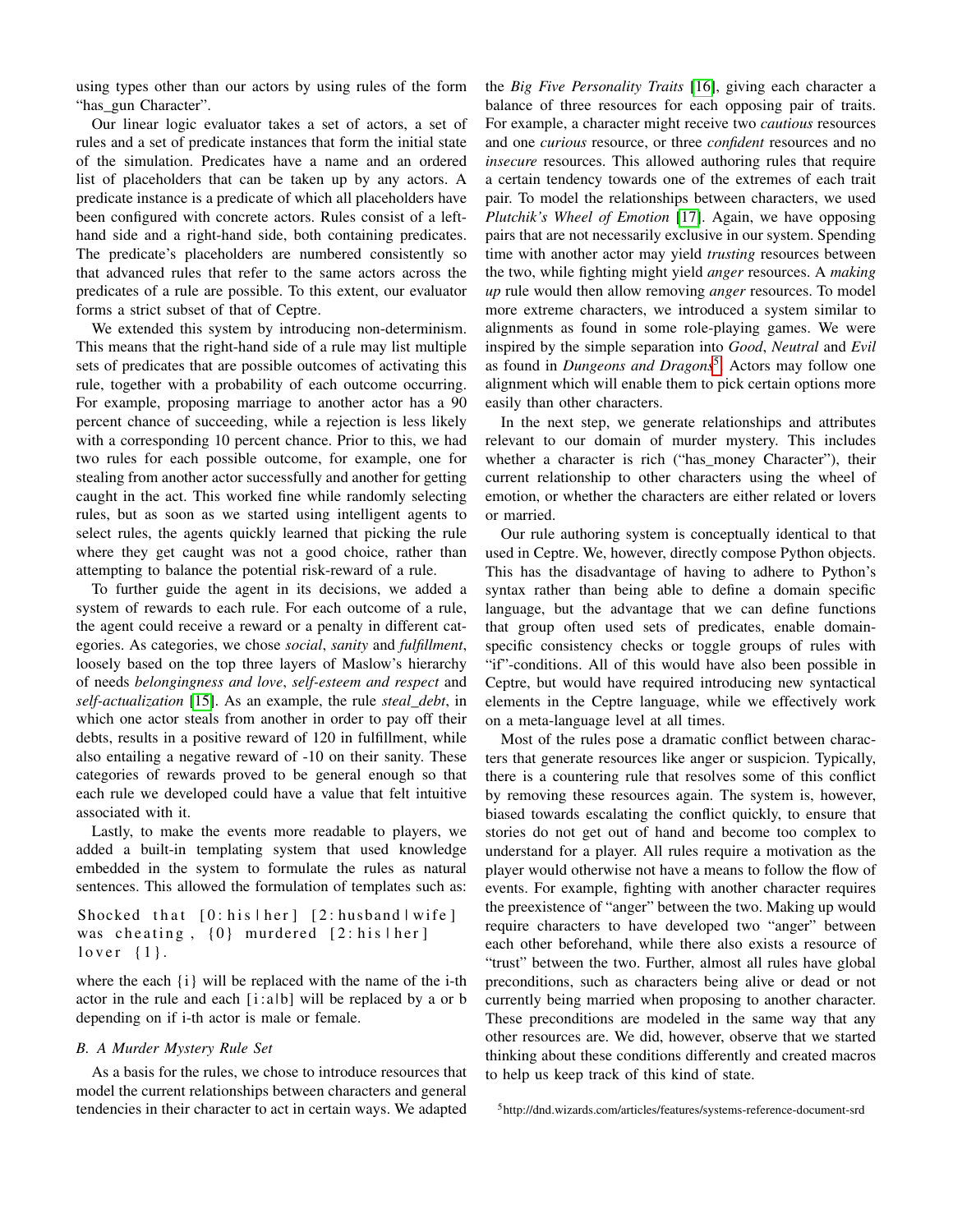

Fig. 3. An excerpt from a generated causality graph. The small nodes reflect resources that were generated or existed in the initial state. The larger boxes reflect the actions that agents chose to take. Marked in red is the rule that ended the simulation, the murder.

In our current rule set, there are three different motives for murder. Characters that have many "anger" resources to another character may choose to murder them over that. Spouses of characters that are cheating may choose to murder their spouse's lover. Greedy characters may choose to murder a rich character to acquire their money. All of these rules require the actor to first acquire a weapon, which delays the inevitable at least for one turn, typically making reason and consequences less obvious in the narrative. Further, we added one rule where characters may be able to kill another character without being in possession of a weapon if they have particularly many "anger" resources to another character, to make the "has\_weapon" predicate slightly less of a definitive indicator of a murder.

Other rules to add substance to the narrative include characters attempting to gamble, which may yield debt that motivates them to acquire money. This can either be done by attempting to steal from other characters or even by murdering them. Characters can seduce each other, become lovers or married, or get divorced. Further, to make the origin of "anger" resources that play a central role in the murder motives less obvious, we added the concept of spreading the abstract concept of a lie about another character. In this way, a character X that does not like another character Y can attempt to spread a lie about Y to a character Z. If the successful outcome is chosen, Z now also becomes angry at Y. A more sophisticated system may allow characters to construct specific lies, which would add another layer of interest to the game, as characters would then be able to formulate testimonies which they believe to be true based on information they received from another character, but which the player can then identify as lies.

We added non determinism wherever possible, and in particular to those rules with high rewards for a positive outcome, to ensure that the artificial agents will choose options that may have a high pay off for it, but may also result in dramatic tension, as for example, one character catches another in an attempt to steal from them.

Having only a few motives for murder does, in fact, align with the most common structure of Agatha Christie's novels, which we took as a major influence. Typically, the reason for murder is one of those we listed above, with the depth of the story coming from the elaborate reasoning and the relationships between the characters [\[18\]](#page-7-18). As such, while the stories appear very varied in their turn of events, most of the time the final step that motivated the murder can be put into few categories. Putting a focus on delaying the murder for multiple steps is thus important to let agents interact and provide variability to the otherwise few motives.

#### *C. Believable Agents*

In the first iteration of the prototype, we used agents that took actions randomly. This resulted in stories that were varied, but were hard to follow, as no higher level intention of the agents became apparent in the story.

To improve the believability of the flow of actions, we added certain rewards to each action that an agent can take. Some actions may incur a penalty, like picking up a weapon which decreases the agent's sanity score, but ultimately may allow it to commit a murder for a reward in fulfillment if the agent has a fitting motive. The agent's actions became a lot more coherent in this way, as they follow the directions as given by the authored reward structures. With an ability to plan ahead for multiple steps, different agents may try to anger characters about others or find different ways to fulfill the preconditions of the rules with the highest rewards.

To enable this sort of planned behavior, we used Monte Carlo Tree Search (MCTS) with upper confidence bounds policy (UCB1) [\[19\]](#page-7-19). Since the simulation has no clear terminal state, we let the simulation play out a fixed number of steps every time instead. Considering a murder a terminal state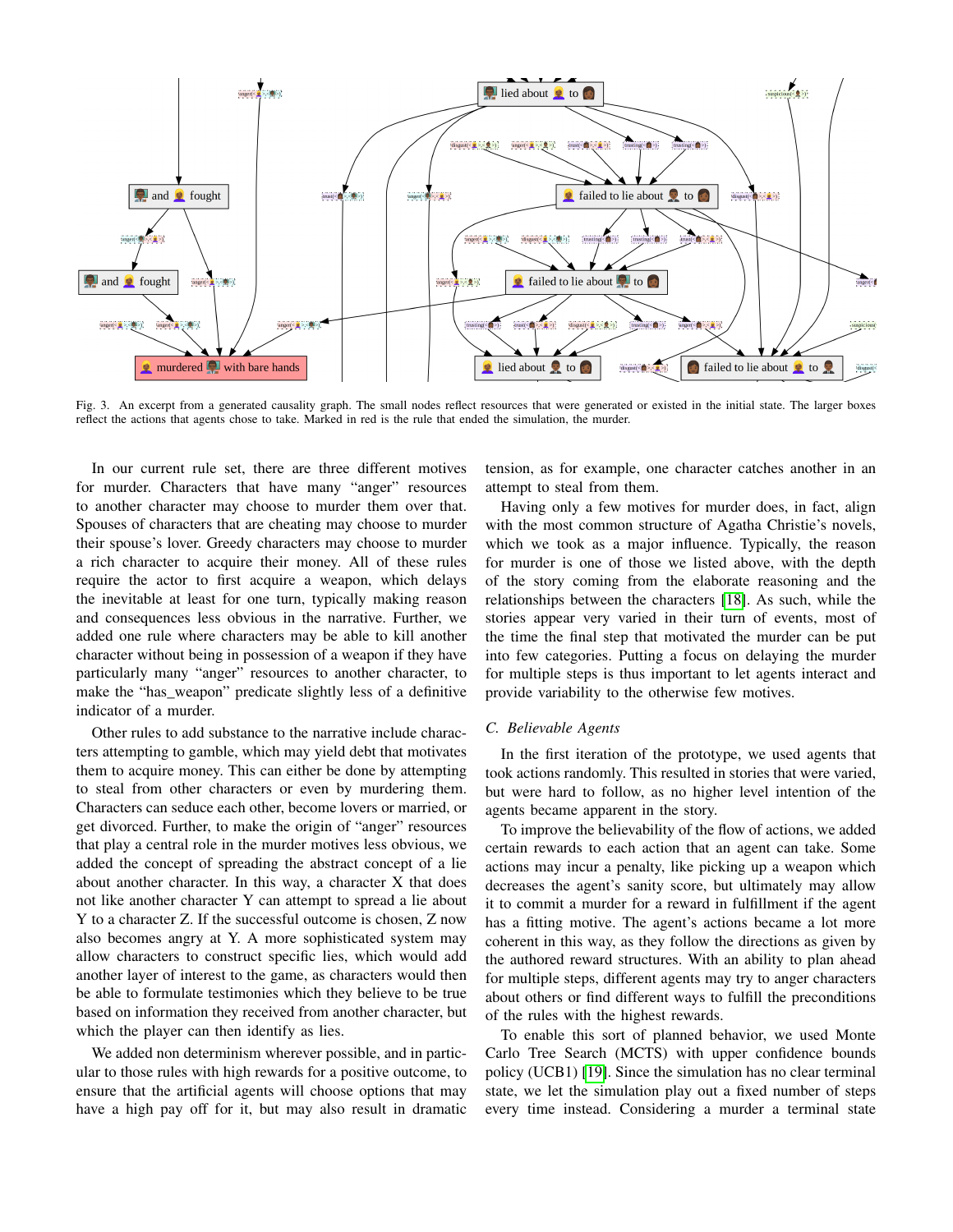would have been an option, but this might discourage murders from happening, as actors who do not commit a murder get to collect rewards from more steps during playout. An alternative to this model would have been to only determine win/lose per playout, ending a playout with "win" if the character commits a murder and "lose" if they fall victim to one. This, however, would discourage actors from considering other possibilities that would bring smaller rewards and always steer them directly towards murder, resulting in much smaller murder mysteries.

From experimentation, good values for the maximum number of expanded states is around 100, while the number of playout steps is limited to 10. Most of the time, simulations will be shorter than 30 steps, making 10 a good balance between performance and allowing actors a good amount of foresight. The accuracy of the MCTS agents is diminished by the non-deterministic choices. While expanding states, the actor will only get to know a single of those states and assume that this is the outcome. This is because we store the entire state after each expansion, since the computation of valid moves is costly, so subsequent visits in the selection of that node will not make a difference. In this way, agents will sometimes act more pessimistic or optimistic, based on their once observed outcome of a rule. As such, we found that not taking another step of optimization to enable the actors to explore all possible outcomes of actions results in a more believable behavior.

The MCTS agents encountered significant performance problems as they had to evaluate valid actions at the current state 300 times more often, with 30 expansions and 10 playout steps. Using pre-calculated hashes for all lookups into the resource state allowed the simulation to progress reasonably fast, at about a pace that allowed a human to follow the event flow as decisions are made. Evaluating decisions via MCTS is typically a fast option [\[20\]](#page-7-20). This is, however, based on the assumption that calculating rewards is the expensive action, while the random playout is negligible in terms of performance. For our simulation, however, each step of the simulation is costly, as the most expensive action is to find all valid rules, which has to happen on every step of the playout.

# *D. User Interface*

<span id="page-5-1"></span>The Python library  $Kivy^6$  $Kivy^6$  was used to develop our user interface (UI). This allowed us to directly use the Python objects that were created during the murder mystery generation, without the need for serialization when crossing language boundaries. It was important to represent the state, so that it could easily be understood by players. To achieve this, we relied on images to display our characters, objects, and rules. Specifically, we used emojis as our images. They presented us with a large collection of portraits to pick from for our actors and objects, as well as a simple way to display emotions without needing to write a lot of text. Using images helped



**Ask James about Rebecca:** 



<span id="page-5-2"></span>Fig. 4. The player is questioning one of the actors, James, on information she has about another actor, Rebecca. In this case, James knows that Rebecca was involved as an actor in the rule "fight" with another character, Gerald, as the victim.

players to quickly recognize the actors in each action, even if they did not remember the actors' names.

Rules were considerably harder to represent unambiguously using emojis. Some were quite simple, for example, murder, which we represent using a weapon and the two characters involved in the murder, as seen in Figure [4.](#page-5-2) Others were more complicated, such as the rule "lie to A about B" which is displayed as the "secret" emoji. Unfortunately, we were not able to find a recognizable emoji for all rules, for example paying a debt to someone or stealing from someone, which are both represented using different money symbols as there are no other, more obvious ones, to choose from.

#### IV. DISCUSSION

<span id="page-5-0"></span>This section presents some of the advantages and limitations of the system described earlier. While extensive user testing is yet to be conducted, a few insights have arisen through the development and initial player demonstrations.

# *A. Linear Logic*

While linear logic is more suited to represent real-life situations than classical logic, it showed shortcomings when applied to our domain. In linear logic all rules are deterministic, meaning every rule has exactly one possible outcome. There is no possibility for chance. This initially forced us to have multiple rules to represent possible different resolutions to some rules. One example is the rule steal , which allows an actor to attempt to steal money from another. There were two possibilities when using this rule: the actor could be successful at stealing or he or she could be caught. These possibilities should obviously have a different effect on the state of the simulation. However, this kind of non-determinism was not supported by Ceptre. To remedy this, we extended our implementation of a linear logic evaluator to support multiple outcomes with authored probability as described in Section [III-A.](#page-2-5)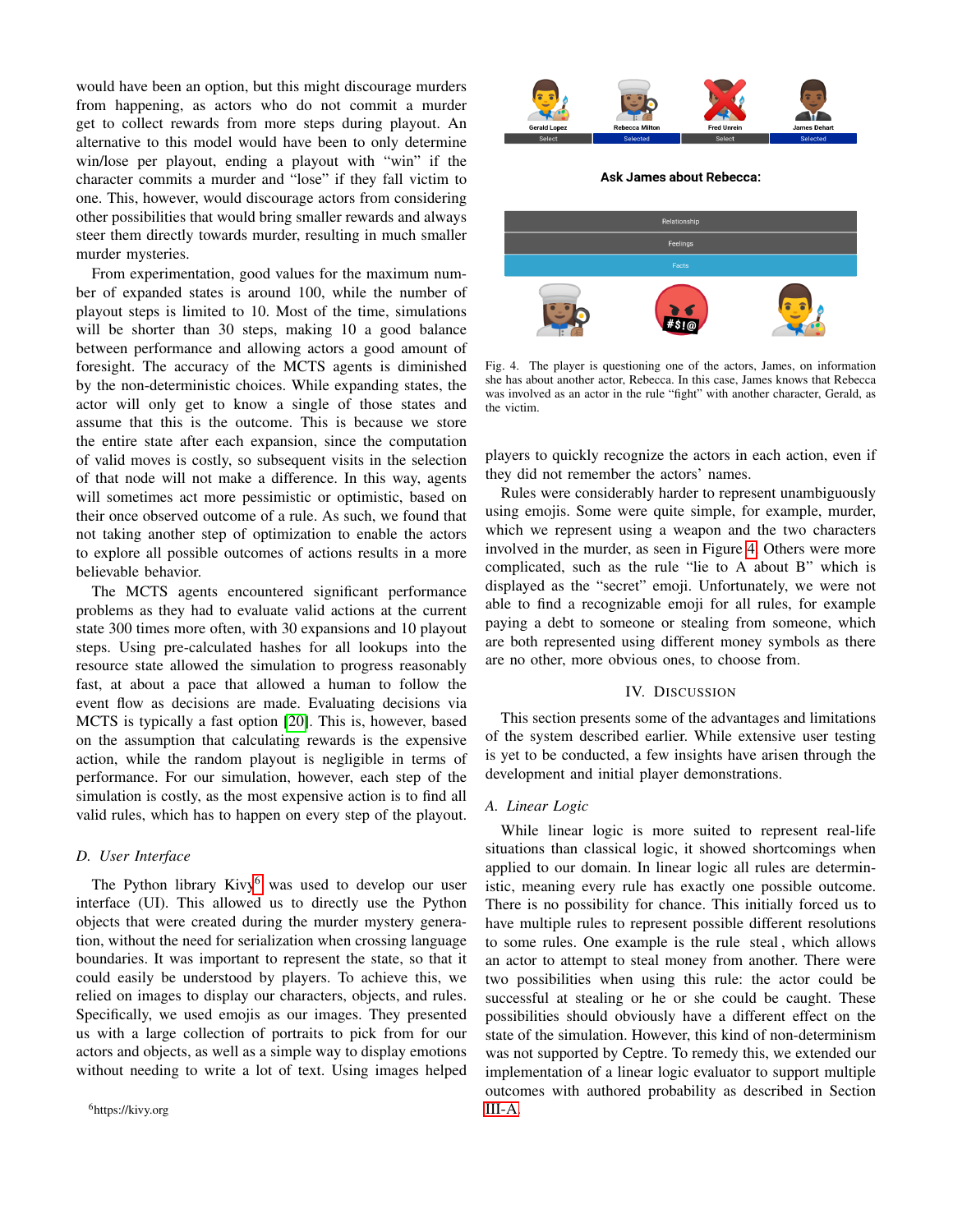Another drawback of linear logic was that it only knows the resources that exist in the current state. There is no possibility to test for the absence of a given resource. While this did not pose a significant problem, it made the rule's setup more complex, both in terms of authorship and in terms of computation. For many predicates, we now had to introduce an opposite and manually ensure that the resources always appeared mutually exclusive in the resource state.

For example, our system kept track of which characters in the game were related to each other via the predicate related Character Character '. When we introduced a new rule get married, we wanted to check that the characters getting married were not related to each other. As linear logic does not allow this, we had to introduce a new predicate not related and make sure to assign exactly one of these two predicated during the generation of the initial state.

#### *B. Authorship and Rule Set*

The rules we used in our test runs generated interesting steps of events, but often lacked interest and the agents often fell back to following the same steps of actions to maximize their reward. We think that given more time, authors with more experience in storytelling would be able to use this kind of system to create a rule set that produces more compelling and varied simulations. It may be necessary to add more convenience to the pure linear logic system to lower the barrier of entry and allow keeping track of an increasingly complex system of rules. Further, the resulting outcome may be put into a shape that appears more appealing to players by adding additional flavoring to each rule and dynamically adapting the rendition of sequences of events to the actor, for example by making a more insecure actor's testimony show this character trait when they present the testimony.

When authoring our own rules, we became aware of a responsibility to balance the nature of the rules and the resulting societal norms between what we may think an interesting society should be like and matching what may be the players' expectations, so that they can understand and follow the agent's reasoning. This includes aspects like the preconditions for marriage, what the consequences for stealing or lying should be or the rules for when a murder may happen. This is further amplified by the requirement to attach rewards or penalties to each rule, such that the agents know which actions are desirable and which are better to avoid.

During limited usability tests, players showed excitement about the often surprising and funny rendition of certain actions by the emojis. At the same time, certain emotions, such as "relaxed" and "fear", were too ambiguous so that additional explanations were required. Early on, it became clear that the possession of a knife was too strong of an indicator that someone committed a murder. When multiple characters with knifes appeared, however, the players were most often able to solve the mystery by investigating their relationship to the victim and reasoning of the possible implications. As such, the rules we authored appeared to provide strong enough ties

to the player's own experiences for them to comprehend the agent's motivation.

## *C. Flexibility of The System*

To explore the versatility of this system, we ported the rule set to generate simple quest hooks for role-playing games, such as *Dungeons and Dragons*. The outcome is a tool that formulates the flow of events leading up to a moment where the adventurer party should get involved. Instead of stopping at the moment of a murder, we thus use a set of actions that involve hiring the adventurers as stop conditions. For example, in a dispute, a morally flexible adventuring party might be hired to settle the issue in favor of one of the opponents. A paranoid or threatened actor might ask the heroes for protection. Or, a rule we inherited from the murder mystery system, the party may simply be hired to investigate the murder of an actor. The system's output is kept intentionally abstract to let the human author using the tool improvise and fill in details about the story.

Even after investigating different reward models, involving more domain specific characteristics such as physical power or dexterity, we decided to keep using the existing measures, as they proved to be on a level that could easily be mapped to any actor's behavior. We found the generated stories to encourage thinking outside the box and fueling creativity when it came to developing short plot lines. However, the range of possible outcomes was of course limited to the ones we authored beforehand, again only providing points of variation in the circumstances that led to the hiring of the story's heroes.

## V. FUTURE WORK

<span id="page-6-0"></span>While the status of this project currently puts it in a playable state, the final outcome is unfinished. In this section, we will talk about the steps that are necessary before a version of this prototype can be tested by players to a larger extent, such as giving the simulated characters more distinct personalities and the ability to lie, as well as a concept of searching for additional evidence.

# *A. Enhancing Characters*

The decision to use emojis to represent the characters has worked well, making recognition quick and easy. The characters themselves are, however, still rudimentary and lack personality. More options are need for the characters themselves, such as age and occupation, as well as using the already defined traits described earlier more effectively. For example, trusting characters could reveal information more easily, while others may try to keep secrets.

Relationships between characters might also be enhanced. Currently, we only generate whether two characters are related, we do not specify how. This would allow us to introduce more complex rules and allow for more interesting stories, such as rivaling siblings.